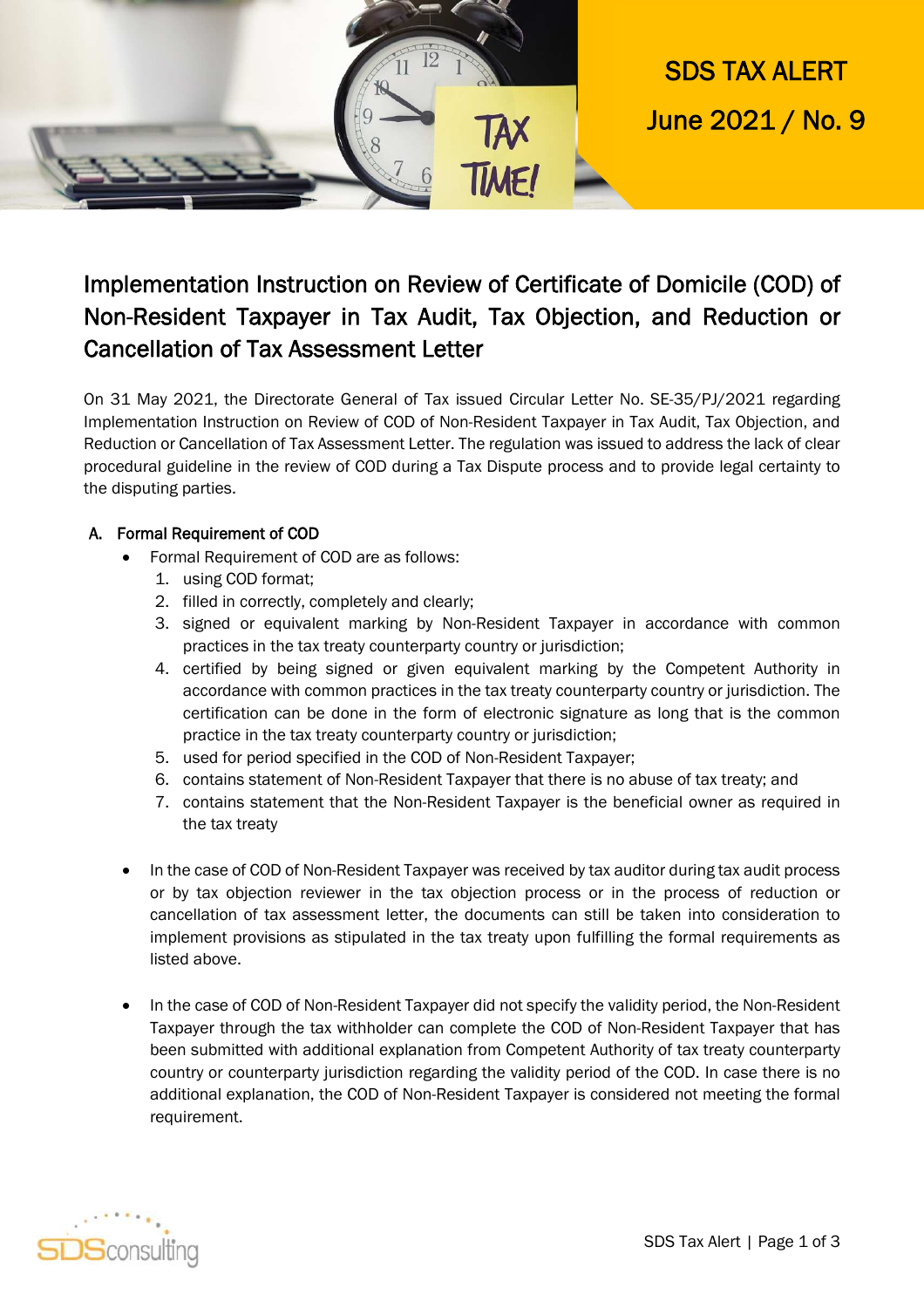

# SDS TAX ALERT June 2021 / No. 9

#### B. Material Requirement of COD

- Formal Requirement of COD are as follows:
	- 1. there is no abuse of tax treaty; and
	- 2. fulfill the requirement of beneficial owner as required in tax treaty
- Review of material requirement of COD is done after the formal requirement was fulfilled.